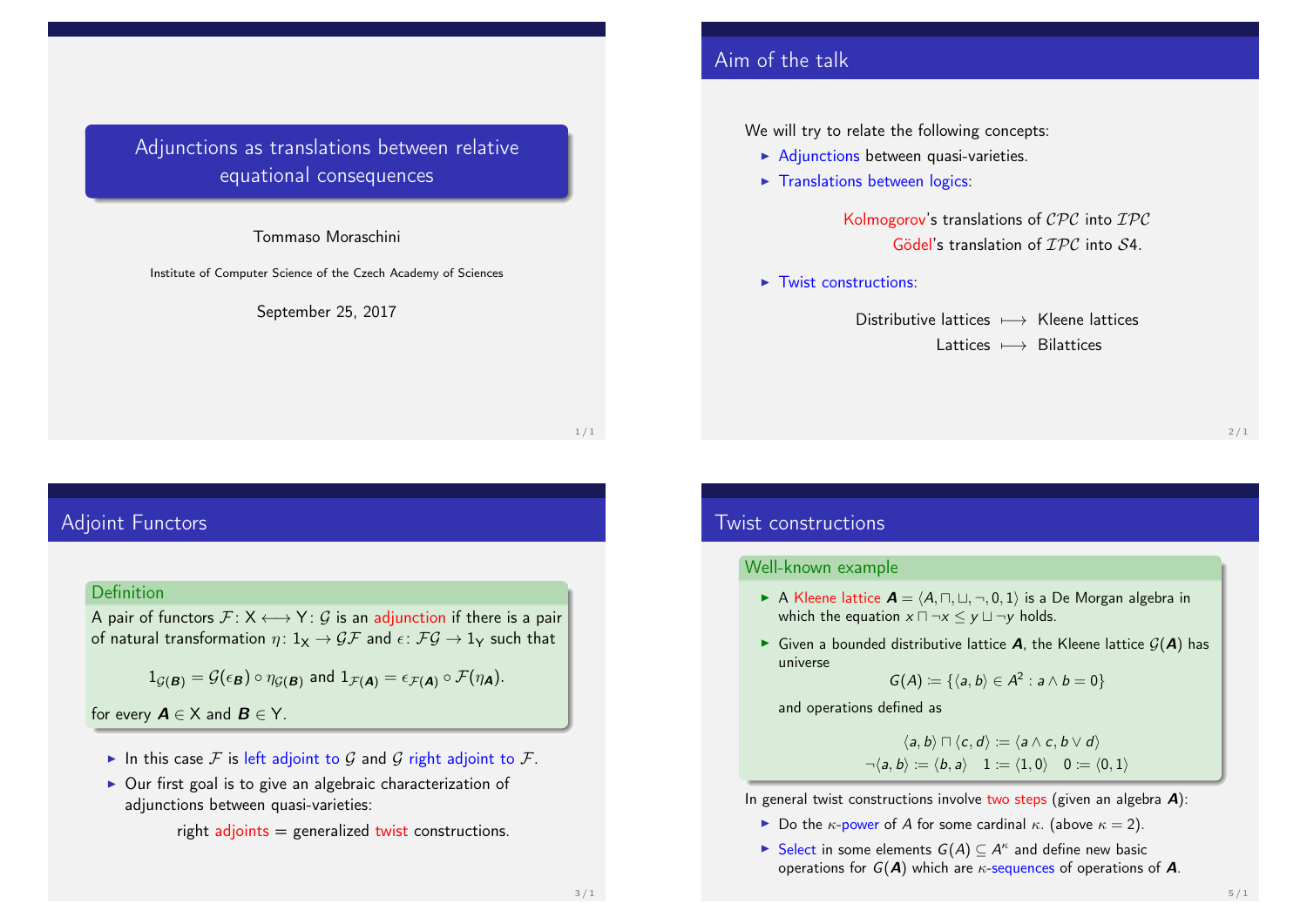# Matrix Powers with Infinite Exponent

- In Let X be a class of similar algebras and  $\kappa > 0$  be a cardinal.
- $\blacktriangleright$  Consider the language  $\mathscr{L}_X^{\kappa}$  whose *n*-ary operations are the  $\kappa$ -sequences

 $\langle t_i : i < \kappa \rangle$  where each  $t_i$  is a term of X in variables  $\vec{x}_1, \ldots, \vec{x}_n$ .

### Definition

Consider an algebra  $\boldsymbol{A} \in \mathsf{X}$ . We let  $\boldsymbol{A}^{[\kappa]}$  be the algebra of type  $\mathscr{L}^{\kappa}_{\mathsf{X}}$ with universe  $A^{\kappa}$  where

$$
\langle t_i : i < \kappa \rangle^{\mathbf{A}^{[\kappa]}}(\vec{a}_1,\ldots,\vec{a}_n) = \langle t_i^{\mathbf{A}}(\vec{a}_1/\vec{x}_1,\ldots,\vec{a}_n/\vec{x}_n) : i < \kappa \rangle.
$$

The  $\kappa$ -th matrix power of X is the class

$$
\mathsf{X}^{[\kappa]}:=\mathbb{I}\{\mathsf{A}^{[\kappa]}:\mathsf{A}\in\mathsf{X}\}.
$$

6 / 1

## Generalized twist constructions

 $\triangleright$  According to the previous abstractions, a generalized twist construction between two quasi-varieties K and V is a functor of the form

$$
\theta_{\mathscr{L}}\circ[\kappa]\colon{\mathsf{K}}\to{\mathsf{V}}
$$

where  $\theta$  is compatible with  $\mathscr L$  in  $\mathsf{Y}^{[\kappa]}$ . The idea is that:

- 1. [ $\kappa$ ] produce powers  $\mathbf{A}^{\kappa}$  of algebras in  $\mathbf{A} \in \mathsf{K}$ .
- 2.  $\theta_{\mathscr{L}}$  selects elements of  $A^\kappa$  and defined new basic operations.

## Compatible Equations

### Definition

Let X be a class of algebras of language  $\mathscr{L}_X$  and  $\mathscr{L} \subset \mathscr{L}_X$ . A set of equations  $\theta$  in one variable is compatible with  $\mathscr L$  in X if for every *n*-ary operation  $\varphi \in \mathscr{L}$  we have that:

 $\theta(x_1) \cup \cdots \cup \theta(x_n) \vDash_{\mathsf{X}} \theta(\varphi(x_1, \ldots, x_n)).$ 

For every  $A \in X$ , we let  $A(\theta, \mathcal{L})$  be the algebra of type  $\mathcal{L}$ with universe

$$
A(\theta,\mathscr{L})=\{a\in A:\mathbf{A}\vDash\theta(a)\}
$$

equipped with the restriction of the operations in  $\mathscr L$ .

 $\triangleright$  We obtain a functor

$$
\theta_{\mathscr{L}}\colon \mathsf{X}\to \mathbb{I}\{\mathsf{A}(\theta,\mathscr{L}) : \mathsf{A}\in \mathsf{X}\}.
$$

7 / 1

### Canonical form

- $\blacktriangleright$  It turns out that among quasi-varieties right  $adjoints = generalized twist$  constructions.
- $\triangleright$  More precisely, we have the following:

### Theorem

Let X and Y be quasi-varieties.

1. For every non-trivial right adjoint

 $G: Y \rightarrow X$ 

there is a (generalized) quasi-variety K and functors

 $[\kappa]: Y \rightarrow K$  and  $\theta \varphi : K \rightarrow X$ 

such that G is naturally isomorphic to  $\theta_{\mathscr{L}} \circ [\kappa]$ .

2. Every functor of the form  $\theta \varphi \circ [\kappa] : Y \to X$  is a right adjoint.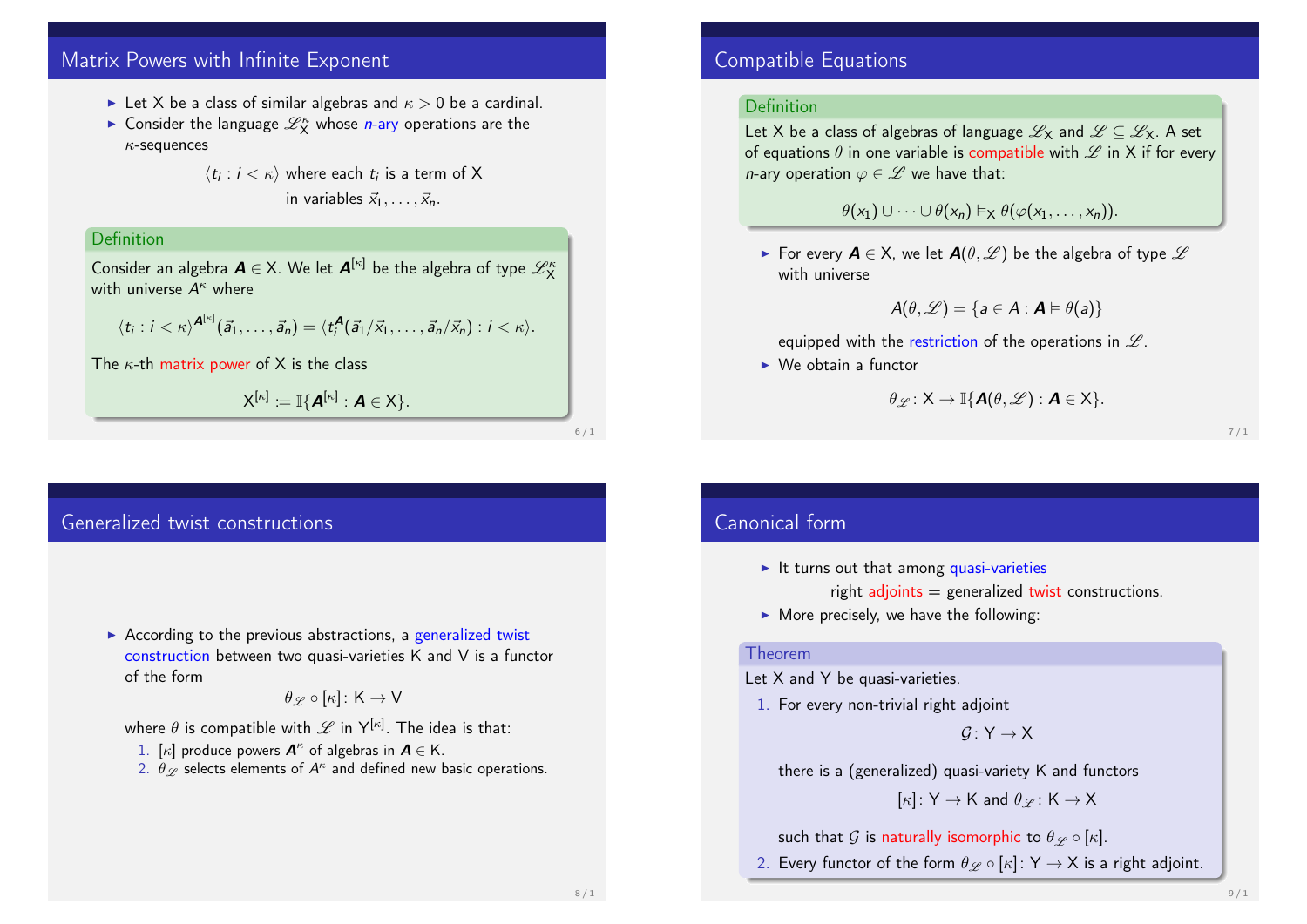# Translations Between Languages

**Definition** 

Consider a cardinal  $\kappa > 0$ . A  $\kappa$ -translation of  $\mathscr{L}_X$  into  $\mathscr{L}_Y$  is a map  $\tau\colon \mathscr{L}_\mathsf{X}\to \mathscr{L}^\kappa_\mathsf{Y}$  that preserves arities.

- $\triangleright$   $\tau$  extends to a map from formulas of X to formulas of Y[ $\kappa$ ]
- $\triangleright$  and lifts to a map from sets of equations of X to sets of equations of Y as follows:

$$
\Phi \longmapsto \{\tau(\epsilon)(i) \approx \tau(\delta)(i) : i < \kappa \text{ and } \epsilon \approx \delta \in \Phi\}.
$$

11 / 1

# Gödel's Translation

- $\triangleright$  Gödel provided an interpretation of  $\mathcal{IPC}$  into global  $\mathcal{S}4$ .
- Exercise Let  $\tau$  be the 1-translation of  $\mathscr{L}_{HA}$  into  $\mathscr{L}_{IA}$  defined as:

 $x \star v \longmapsto x \star v$   $\neg x \longmapsto \Box \neg x$   $x \to v \longmapsto \Box(x \to v)$ 

for  $\star \in \{\wedge, \vee\}.$ 

- In Let  $\sigma$  be the substitution sending x to  $\Box x$  for every  $x \in \mathsf{Var}$ .
- $\blacktriangleright$  Then we have:

 $\Gamma \vdash_{\mathcal{TPC}} \varphi \Longleftrightarrow \sigma \tau(\Gamma) \vdash_{\mathcal{S}4} \sigma \tau(\varphi)$ 

 $\triangleright$  Define  $\Theta(x) = \{x \approx \square x\}$ . Then:

$$
\Phi \vDash_{\mathsf{HA}} \epsilon \approx \delta \Longleftrightarrow \tau(\Phi) \cup \bigcup_{x \in \mathsf{Var}} \Theta(x) \vDash_{\mathsf{IA}} \tau(\epsilon \approx \delta)
$$

**Moreover**  $\langle \tau, \Theta \rangle$  is a translation of  $\vdash_{HA}$  into  $\vdash_{IA}$ .

# Translations Between Relative Equational Consequences

### Definition

A translation of  $\vdash_{\mathsf{X}}$  into  $\vdash_{\mathsf{Y}}$  is a pair  $\langle \tau, \Theta \rangle$  where  $\tau$  is a κ-translation of  $\mathscr{L}_X$  into  $\mathscr{L}_Y$  and a set of equations  $\Theta$  of Y in  $\kappa$ -many variables that satisfies the following conditions:

1. For every set of equations  $\Phi \cup {\epsilon \approx \delta}$ :

$$
\text{If } \Phi \vDash_{X} \epsilon \approx \delta, \text{ then } \tau(\Phi) \cup \bigcup_{x \in \text{Var}} \Theta(\vec{x}) \vDash_{Y} \tau(\epsilon \approx \delta).
$$

2. For every *n*-ary operation  $\psi \in \mathscr{L}_{\mathsf{X}}$ :

 $\Theta(\tau(x_1)) \cup \cdots \cup \Theta(\tau(x_n)) \vDash_{\mathsf{Y}} \Theta(\tau \psi(x_1, \ldots, x_n)).$ 

12 / 1

## From Translations to Right Adjoints

- Let  $\langle \tau, \Theta \rangle$  be a  $\kappa$ -translation of  $\vDash_{\mathsf{X}}$  into  $\vDash_{\mathsf{Y}}$ .
- **Consider the sublanguage of**  $Y^{[\kappa]}$ **:**

 $\mathscr{L} = \{ \tau(\psi) : \psi \in \mathscr{L}_X \}.$ 

**Consider the set of equations of**  $Y^{[\kappa]}$  **in one variable:** 

 $\theta = {\vec{\epsilon} \approx \vec{\delta} : \epsilon \approx \delta \in \Theta}.$ 

#### Lemma

The map  $\theta_{\mathscr{L}} \circ [\kappa] : Y \to X$  is a right adjoint.

 $\triangleright$  Gödel's translation induces the functor

Open:  $IA \rightarrow HA$ 

and Kolmogorov's translation the functor

Regular:  $HA \rightarrow BA$ .